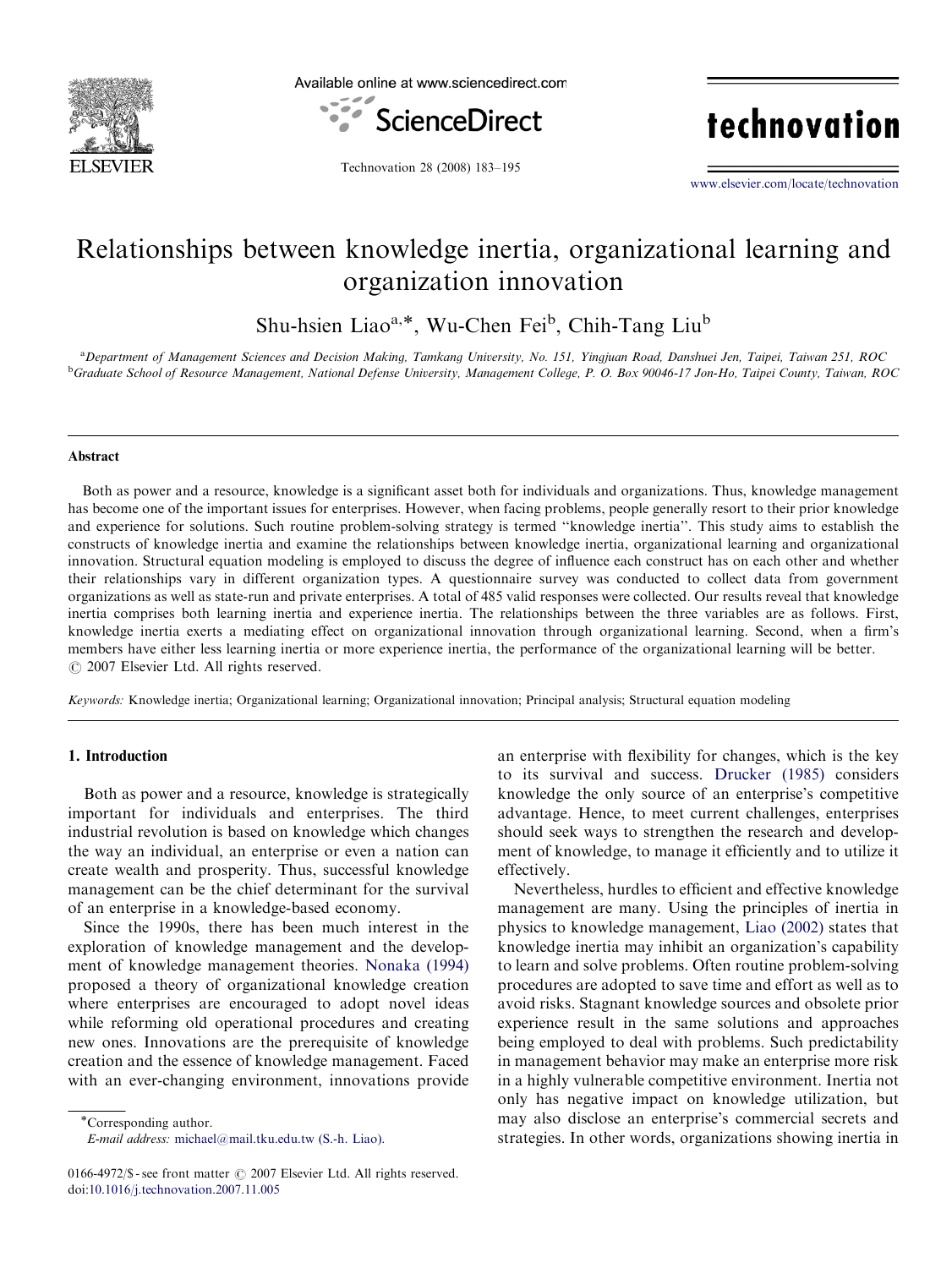thinking and policy-making may suffer loss and failure. This further highlights the importance of innovations in knowledge management and that enterprises should devote efforts to avoid inertia.

The theory of knowledge inertia proposed by [Liao](#page--1-0) [\(2002\)](#page--1-0) has not been tested empirically. Therefore, this research attempts to establish the constructs of knowledge inertia using principal analysis and examines the relationships between knowledge inertia, organizational learning and organizational innovation with structural equation modeling approach. The sample of organizations studied includes government organizations (officials on central and regional government) as well as state-run and private enterprises (manufacturing and services industry).

#### 2. Theoretical framework

#### 2.1. Knowledge inertia

In physics, the principle of inertia states that objects continue in a state of rest or uniform motion unless acted upon by forces. Unless interrupted, an object's motion is subject to physical constraints and objects will move in the predicted trajectory. That human(s) can track and reach moving objects by predicting where the objects are going. This phenomenon suggests that human cognition also has inertia [\(Hofsten et al., 1998](#page--1-0); [Kavcic et al., 1999\)](#page--1-0). The overall procedure explains several things. Firstly, prediction is based on the understanding that there is a trajectory if objects move then we can track and reach them according to their inertia. Secondly, changes in moving trajectory only happen if objects are interrupted by outside forces. This means that any change of inertia is caused by outside forces. Thirdly, change does not spontaneously, but must be implemented.

In human cognition, there is an explanatory process, which derives understanding from a view that other things have already been done [\(Schank, 1986\)](#page--1-0). For example, as we read a text or listen to a discussion, we use our knowledge about what has already been written or spoken to help us tie together the pieces of what we hear. Our past knowledge helps us predict what we will hear next, disambiguate words, resolve pronouns, and make connections between the various things being discussed. This implies that our past knowledge of what has happened in some situations allow us to infer similar things and to explain it ([Kolonder,](#page--1-0) [1994\)](#page--1-0). In system logic programs, there is a commonsense law of inertia, which states that things do not change unless they are made to change. The fact that revision programming is easily captured in logic programs using such inertia rules can help to clarify the nature of the revisions captured by programming. It also provides a crucial element of proposals for representing knowledge about actions in default logic and logic programming ([Przymusinski and](#page--1-0) [Turner, 1997\)](#page--1-0). On the other hand, people are usually either right-handed or left-handed from infancy, which is a physical inertia that is used throughout life and is very difficult to change. We can also consider if there is evidence to show that a phenomenon similar to inertia, exists in knowledge use. In both individuals and organizations, a high degree of the solution of a problem is generated by the knowledge acquired from past experience and its extension to fit new situations [\(Sternberg, 1985](#page--1-0)). People use a memory of past experiences and knowledge as a guide to generate planning for new problems. Re-using past knowledge to solve a new problem becomes a law or principle that similar things will remain static or uniform until the situation is no longer feasible and then is changed by outside forces.

Applying the concept of inertia to human behavior shows that individuals often resort to constant methods for dealing with problems. Routine problem-solving approaches and similar reasoning will be adopted to save time and effort and also avoid risks. In the context of strategic change, [Huff et al. \(1992\)](#page--1-0) describe inertia as an ''overarching concept that encompasses personal commitments, financial investment sand institutional mechanisms supporting the current ways of doing things...inertia describes the tendency to remain with the *status quo* and the resistance to strategic renewal outside the frame of current strategy'' (p. 55). This definition leads us to the concept of mental inertia, which originates in cognitive and learning approaches, thus linking the firm's difficulties to change to cognitive structures, perception and interpretation. On the other hand, everything stemming from past experience and knowledge without revision and updating would imply predictable management behavior and problem-solving strategy of an enterprise ([Liao, 2002\)](#page--1-0). That is to say, inertia would result in lack of innovation and expected behavior, which may jeopardize the survival or undermine the advantage of an enterprise in a highly competitive environment. Hence, it is important for an organization or enterprise to avoid the negative impact of inertia on its capability to learn and it should utilize knowledge efficiently and effectively.

#### 2.2. Organizational learning

All humans are born with the ability to learn and it is through learning that they adapt to the changing and evolving environment. Learning leads to new insights and concepts. It often occurs when we take effective actions and when we detect and correct our own mistakes [\(Argyris](#page--1-0) [and Schon, 1978](#page--1-0)). As to the learning of an organization, [Morgan and Ramirez \(1983\)](#page--1-0) suggest that organizational learning occurs when members use learning to solve a common problem they are facing. Every organization will develop the most suitable learning method taking into consideration the needs and characteristics of the organization itself [\(Helleloid and Simonin, 1994\)](#page--1-0).

There are two types of organizational learning commonly discussed in the literature. Firstly, exploitative learning [\(March, 1991](#page--1-0)) is the acquisition of new behavioral capacities framed within existing insights. Exploitative